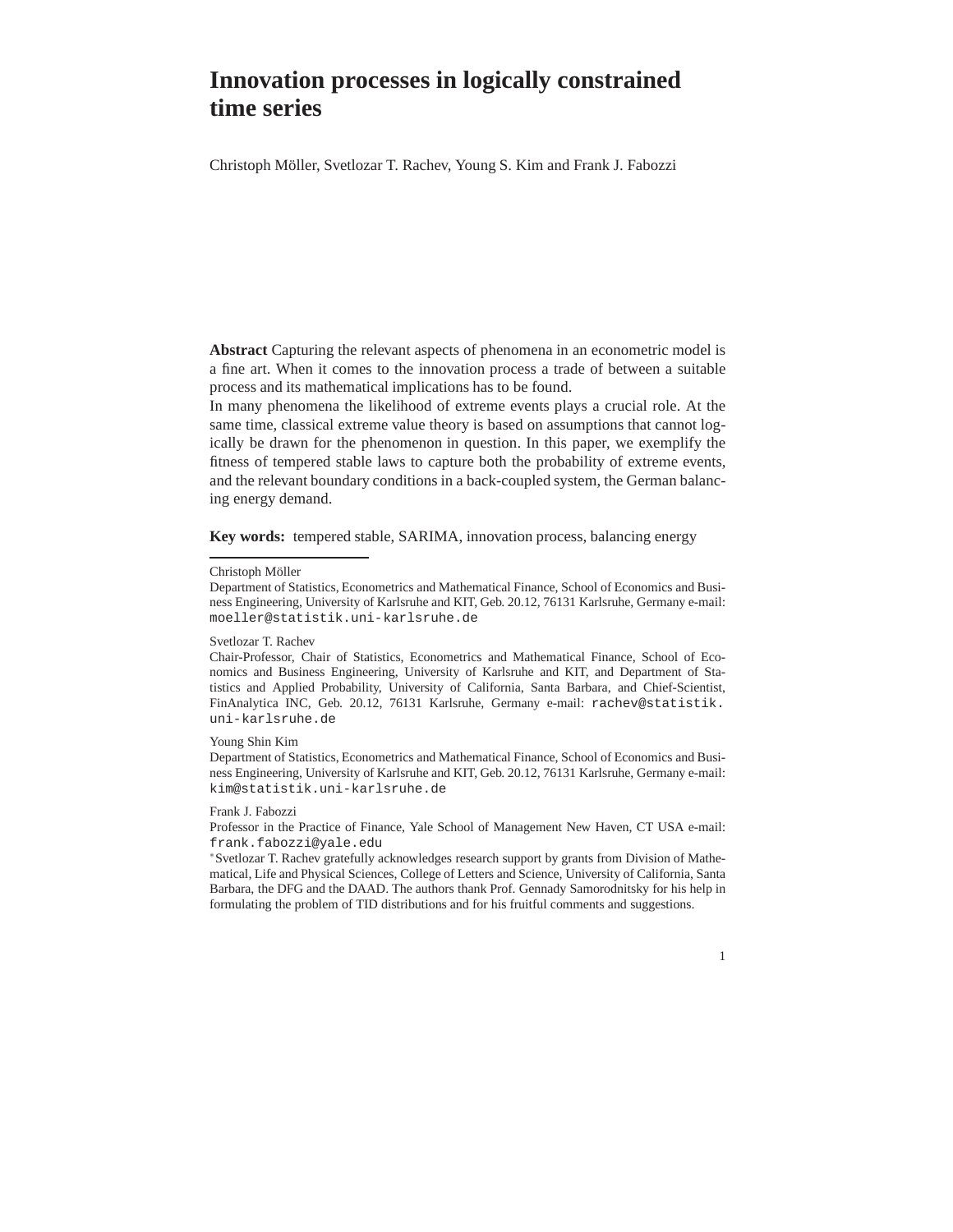## **1 Introduction**

Classical time series analysis assumes a normal distribution. This assumption is justified by the central limit theorem (CLT) which states that the infinite sum of random numbers drawn from any distribution with finite first and second moments converges to the normal distribution. The global financial crisis that began in late 2007, however, has demonstrated how problematic the assumption of normal innovations or a Gaussian copular is when it comes to evaluating risk. There is a rich literature proposing alternative modeling approaches (see, for example, Rachev and Mittnik (2000) and the references within).

In this paper we will analyze a non-financial seasonal autoregressive integrated moving average (SARIMA) time series whose innovation process is clearly in the domain of the CLT due to physical boundary conditions. Nonetheless, we will demonstrate normal innovations to be inadequate in this setting due to the presence of heavy-tailed distributions in the data. Furthermore, we will address the issue of robustness of the Kolmogorow-Smirnow test and the Anderson-Darling test when testing heavy-tailed distributions.

The remainder of this paper is organized as follows. Section 2 reviews classical linear time series analysis: the non-seasonal autoregressive integrated moving average (ARIMA) and SARIMA models. Different distribution classes for the corresponding innovation process are discussed in Section 3 along with distribution tests. Section 4 introduces the balancing energy demand time series and the relevant boundary conditions. In Section 5 we describe the SARIMA model used to filter the innovations that are subsequently analyzed for their distribution in Section 6. Section 7 concludes and summarizes our results.

# **2 Time series models**

In econometrics, a linear time series regression can be regarded as a fundamental building block. We restrict our overview here to the case of discrete time series models. One widely known example is the autoregressive (AR) model capturing serial dependence in an analyzed time series. In this model, the realized time series  $x_t$ of a random variable  $X_t$  is generated from a noise process  $\varepsilon_t$ , in its standard form the Gaussian white noise process, and a regression on the past realizations of the process. One example would be Brownian motion  $w_t$  in discrete time; however, this process is not stationary and may grow without limits. Nevertheless, the process is transformed into a stationary process  $(w_t - w_{t-1})$  by differencing, which in turn is expanded into the original Brownian motion by summation or integration. So Brownian motion is a simple example of an integrated stationary AR-process.

If one replaces each past realization in the AR-process by the lagged process, it is transformed into a possibly infinite regression on past realizations of the noise process, the so-called moving average (MA) process. Obviously this transformation is reversible and so any such MA-process can be transformed into a possibly infinite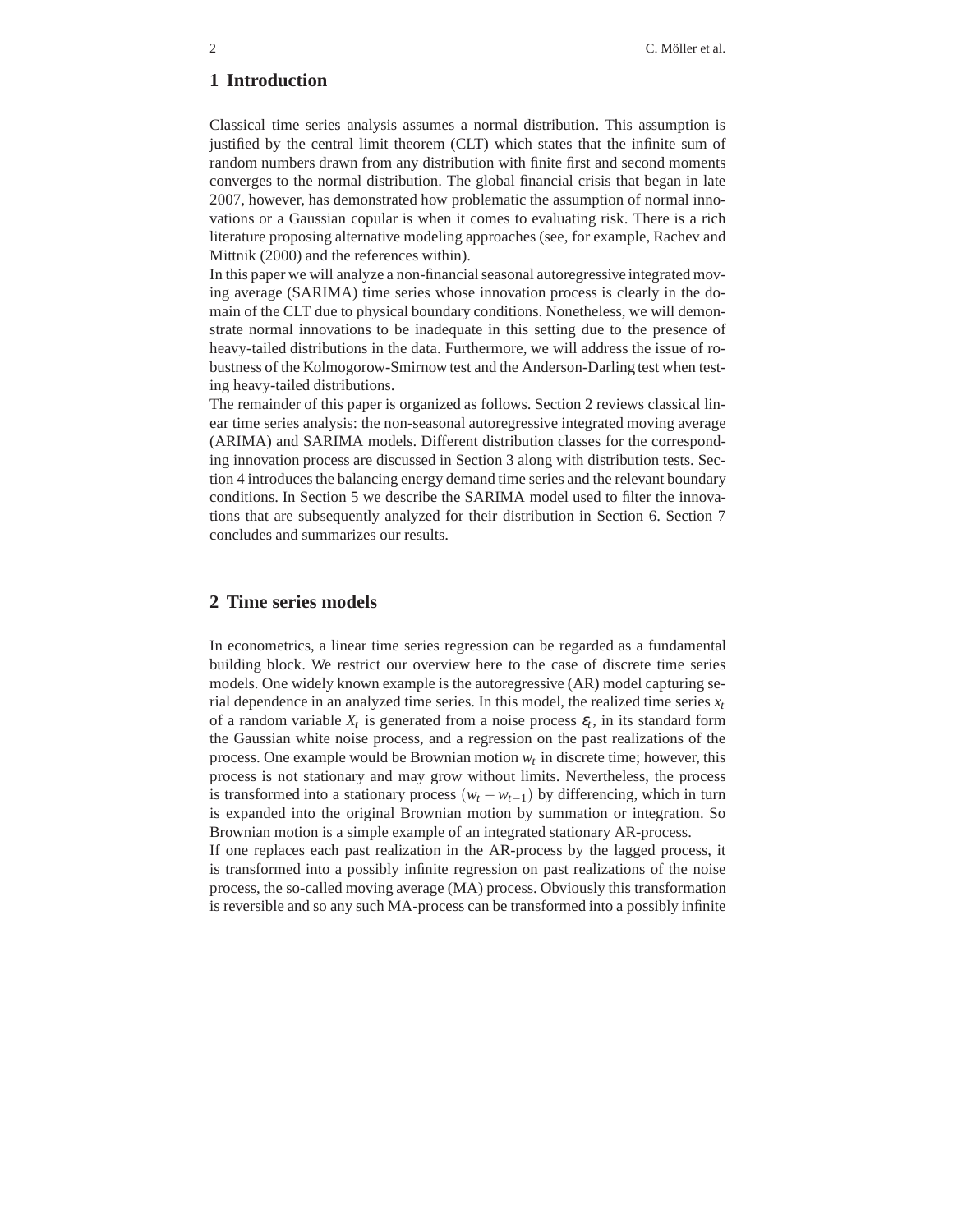AR-process. Additionally, Wold's decomposition theorem states that any stationary time series may be represented by a possibly infinite MA-process, or equivalently AR-process. This explains why the combination of the autoregressive moving average (ARMA)-process has become the standard approach in time series modeling. The practical advantage over the strict AR- and MA-processes is a parsimonious usage of parameters. This approach is expanded to an even wider range of nonstationary time series the ARIMA model, when including the appropriate degree of differencing to obtain a stationary time series.

Again the consideration of parameter parsimony leads to a further specification, the SARIMA model. This seasonal ARIMA model is a serial connection of ARIMA models. Here, one ARIMA model captures a serial dependence structure over cyclical periods (e.g., one year), and a further ARIMA model captures the dependence on a sub-cycle horizon (Box and Jenkins (1970)). Using the lag-operator *L* and the difference-operator  $\nabla$ , the model can be expressed as in Equation (1):

$$
\phi_p(L)\Phi_p(L^s)\nabla^d\nabla^D x_t = \theta_q(L)\Theta_Q(L^s)\varepsilon_t \tag{1}
$$

Here *s* is the seasonality, *p* and *P* are the orders of the AR-polynomials  $\phi$ ,  $\Phi$  and *q* and  $Q$  are the orders of MA-polynomials  $\theta$  and  $\theta$ , and  $d$  and  $D$  are the appropriate numbers of differencing to obtain stationarity.

Therefore the model is also abbreviated as  $SARIMA(p,d,q) \times (P,D,Q)$ <sup>s</sup>. The crucial difference to the regular  $ARIMA(p,d,q)$  model can be best seen by expanding the multiplicative model into its additive form as in Equation (2):

$$
(1 - \phi_1 L - \phi_2 L^2 - \dots - (\phi_s + \Phi_1)L^s - (\phi_{s+1} - \phi_s \Phi_1)L^{s+1} - \dots)\nabla^d \nabla^D x_t
$$
  
= (1 + \theta\_1 L + \theta\_2 L^2 + \dots + (\theta\_s + \Theta\_1)L^s + (\theta\_{s+1} + \theta\_s \Theta\_1)L^{s+1} + \dots)\varepsilon\_t (2)

So as an example, a  $SARIMA(1,0,0)\times(1,0,0)_{12}$  is equivalent to an  $ARIMA(13,0,0)$ with the constraint  $\phi_{13} = -\phi_1 \phi_{12}$ .

We conclude this section with a brief overview of model identification techniques that were established by Box and Jenkins (1970). The first condition a time series needs to fulfill in order to adapt a linear model is stationarity. This condition is fulfilled if all roots of the polynomial  $\phi(L)$  lie outside the unit circle. Consequently, the hypothesis of a root of value one is tested (i.e., the unit root test). Should this hypothesis be rejected, the time series may be regarded as stationary, otherwise a higher order of differencing has to be considered. The work of Dickey and Fuller (1979) lead to the augmented Dickey-Fuller test (ADF-test) as an unbiased unit root test.

Once the appropriate degree *d* of differencing is selected, inspection of the sample autocorrelation function (SACF) and partial autocorrelation function (SPACF) will help to select the order of the AR and MA polynomials. The SACF will cut off at the lag *q* of a  $MA(q)$ -process, while the SPACF will cut off at the lag *p* of an  $AR(p)$ process. Unfortunately, the SACF will only gradually tail off for an AR-process as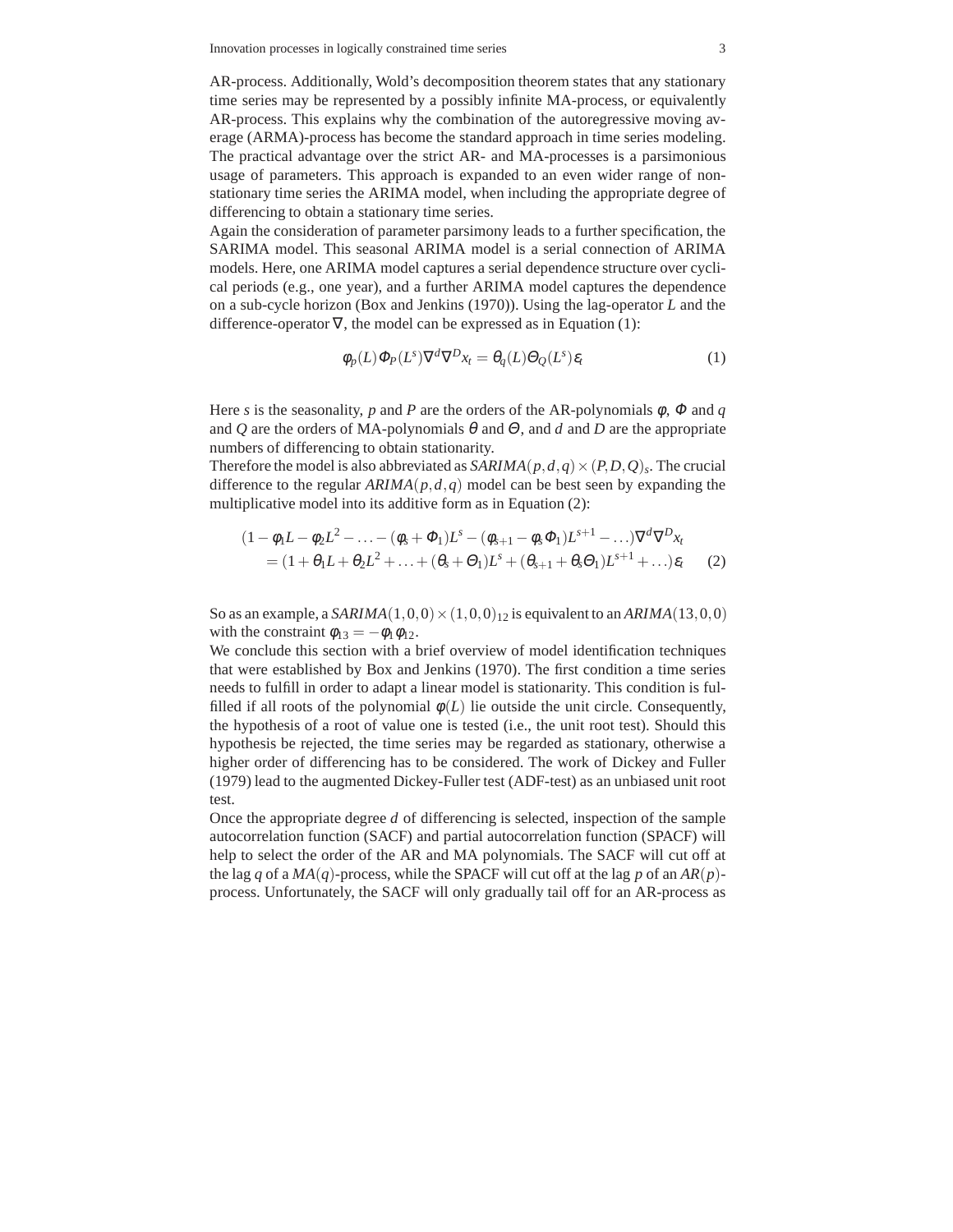will the SPACF for a MA-process. Consequently, an *ARMA*-process will lead to a tailing off of both SACF and SPACF. Additionally, because it is calculated on a limited sample, this method is also prone to statistical fluctuations. Nonetheless, sudden drops in SACF and SPACF give an indication of appropriate choices for the parameters *p* and *q* of an *ARMA*-process.

Finally model selection criteria such as the Akaike information criterion (AIC) or Bayesian information criterion (BIC) should be used as a guide to avoid the pitfalls of overparameterized modeling.

## **3 Innovations**

The main purpose of modeling time series is to identify and understand underlying characteristics and then be able to apply this understanding to predict the future. While a specification of the appropriate parameters of a SARIMA $(p,d,q)$  ×  $(P, D, Q)$ <sup>s</sup>) captures information on the location parameter of a future realization, the identification of the distribution of the innovation process  $\varepsilon_t$  is crucial in understanding the risk that goes along with anticipating this realization.

Among all distributions, the class of  $\alpha$ -stable distributions stands out as the distributional class any appropriately scaled sum of independent and identically distributed (i.i.d.) random variables will converge to. In the context of time series modeling, this property is of particular interest as the innovations in each time step are considered to be the sum of many independent events from the same set of plausible events (i.e., the sum of i.i.d. random variables).

The normal distribution is the most well-known member of the class of  $\alpha$ -stable distributions, and for this distribution the convergence property is known as the CLT. Relaxing the assumption of existing first and second moments, the CLT is generalized. The limiting distribution is now not generally the normal distribution, but, instead, a member of the class of  $\alpha$ -stable distributions. This is known as the general central limit theorem (GCLT). In the following we will refer to  $\alpha$ -stable distributions as non-Gaussian to distinguish the class from its most well-known member. In general, for  $\alpha$ -stable distributions there exists no probability density function in closed form and therefore it is expressed by its characteristic function as given by Equation (3):

$$
\phi_{stable}(u; \alpha, \sigma, \beta, \mu) = E[e^{iuX}]
$$
\n
$$
= \begin{cases}\n\exp\left(i\mu u - |\sigma u|^{\alpha}\left(1 - i\beta(\text{sign } u)\tan\frac{\pi\alpha}{2}\right)\right), & \alpha \neq 1 \\
\exp\left(i\mu u - \sigma |u|\left(1 + i\beta\frac{2}{\pi}(\text{sign } u)\ln|u|\right)\right), & \alpha = 1,\n\end{cases}
$$
\n(3)

where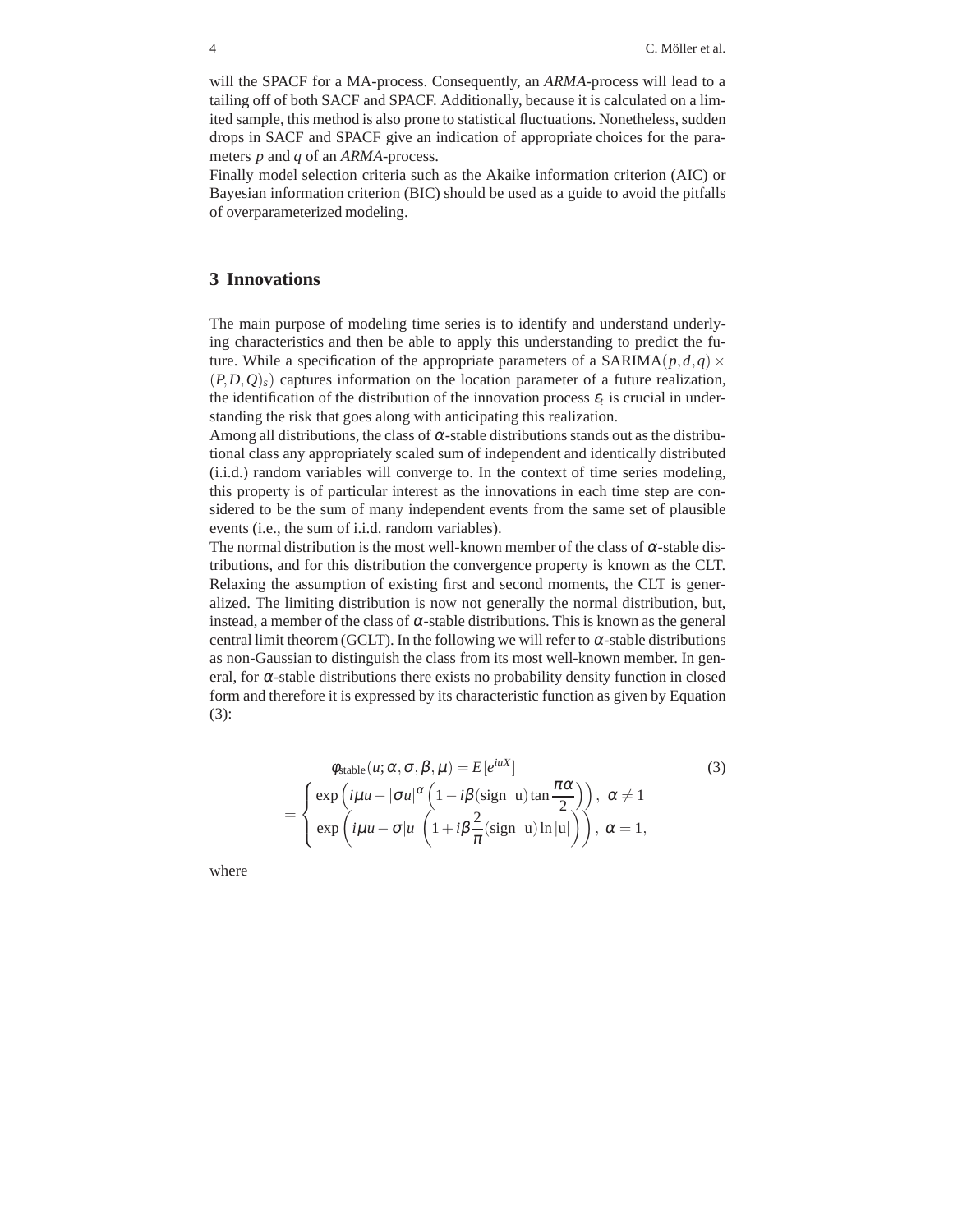Innovation processes in logically constrained time series 5

sign 
$$
t = \begin{cases} 1, & t \ge 0 \\ 0, & t = 0 \\ -1, & t \le 0 \end{cases}
$$

In this parameterization, the four parameters ( $\alpha, \beta, \sigma, \mu$ ) have the following domain and interpretation:

- $\alpha$ : the index of stability or the shape parameter,  $\alpha \in (0, 2)$ ;
- $\beta$ : the skewness parameter,  $\beta \in [-1, +1]$ ;
- $\sigma$ : the scale parameter,  $\sigma \in (0, +\infty)$ ;
- $\mu$ : the location parameter,  $\mu \in (-\infty, +\infty)$ .

The  $\alpha$ -stable distribution is a very rich class of distributions that can capture even extreme asymmetric and heavy-tailed structural conditions. However, in some problems the implication of infinite variance, or in the case of  $\alpha$  < 1 infinite mean and variance, is too strong an assumption. At the same time the empirical distribution might clearly show excess kurtosis or skewness. For these problems the class of tempered stable distributions has been proposed. (See Menn et al (2005), Kim et al (2008), and Menn and Rachev (2008)). In an adaption of the  $\alpha$ -stable distribution, the tempered stable distribution has the characteristic function given by Equation (4) with one extra parameter.

$$
\phi_{CTS}(u;\alpha,C,\lambda_+,\lambda_-,m) = \exp(ium - iuCT(1-\alpha)(\lambda_+^{\alpha-1} - \lambda_-^{\alpha-1})
$$
\n
$$
+CT(-\alpha)((\lambda_+ - iu)^{\alpha} - \lambda_+^{\alpha} + (\lambda_- + iu)^{\alpha} - \lambda_-^{\alpha})).
$$
\n(4)

Here *m* and *C* determine the location and scale as do  $\mu$  and  $\sigma$  in the  $\alpha$ -stable distribution. However, the skewness is parameterized by  $\lambda_+$  and  $\lambda_-$ , at the same time allowing for a faster than  $\alpha$ -stable decay in the tails. So a tempered stable distribution allows for the same flexibility at the center of the distribution as the  $\alpha$ -stable distributions, combined with finite first and second moments. Therefore, the tempered stable distribution is in the domain of the CLT, though convergence to the Gaussian limit may be very slow due to the almost  $\alpha$ -stable distribution in the center. So tempered stable distributions are a natural choice whenever the problem suggests a distribution that is prone to extreme events, but at the same time other considerations forbid infinite moments; that is, whenever the rate of convergence to the limiting Gaussian distribution at the infinite sum is too slow to justify a Gaussian model at the finite time horizon of interest.

The classical tempered stable (CTS) distribution has been introduced under different names in the literature, including the truncated Levy flight by Koponen (1995), the KoBoL distribution by Boyarchenko and Levendorskii (2000), and the CGMY distribution by Carr et al (2002).

Having introduced the tempered stable distribution, we conclude this section with a review of methods to justify the introduction of additional parameters into a model by specifying a non-Gaussian innovation process. One widely used graphical method is the inspection of the quantile-quantile (QQ)-plot. Figure 1 shows an example of the quantiles of the fitted Gaussian-distribution versus the empiri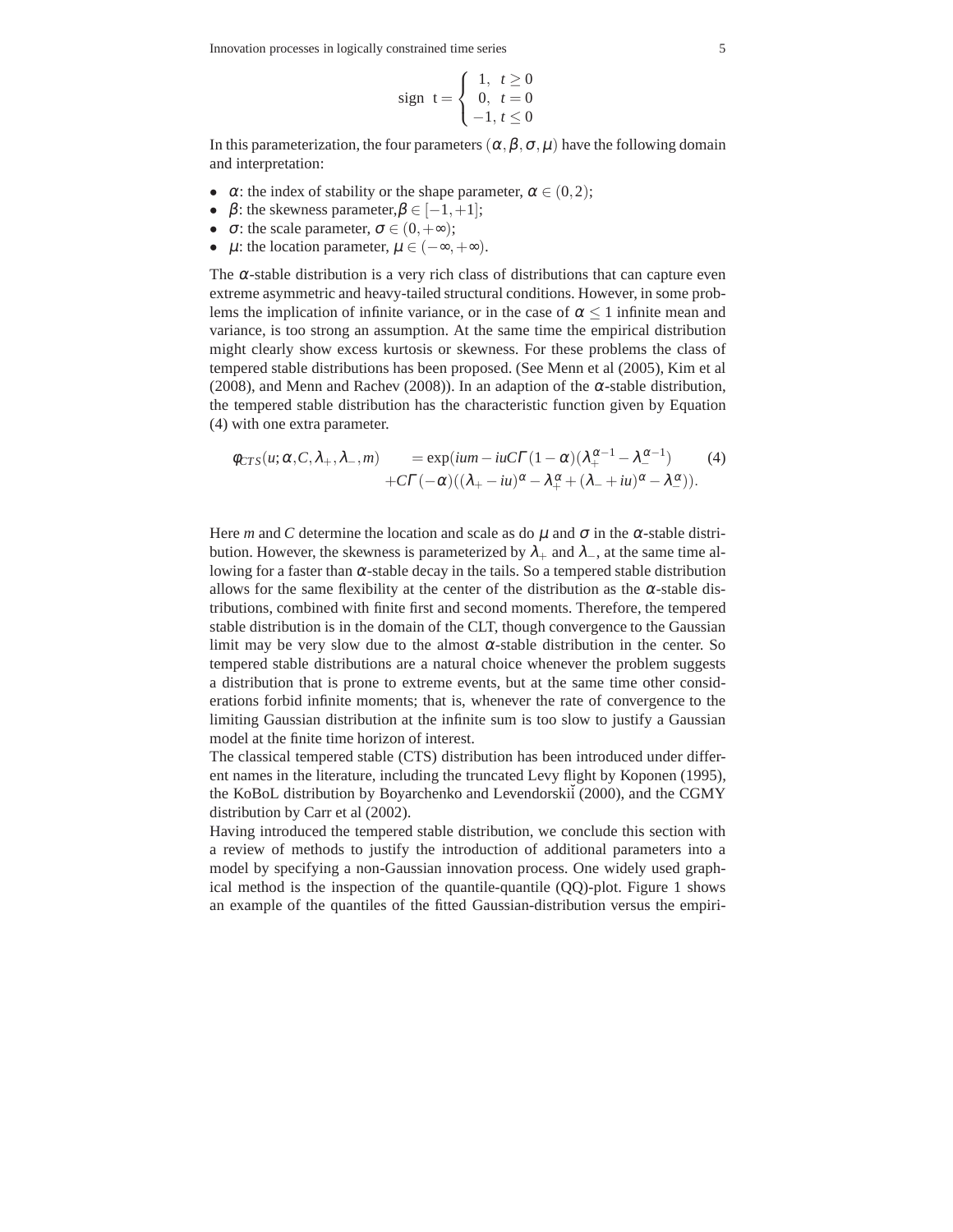cal quantiles of an observed innovations time series. Ideally, the QQ-plot would be a straight line of unit slope, and any deviation from this line is an indication of the chosen distribution not adequately describing the innovation time series. One should keep in mind that because it is based on a finite sample, the empirical quantiles will never stretch out to arbitrarily small or large quantiles.

Another less subjective method is testing the proposed distribution with a goodness-





of-fit test. All the tests calculate a test statistic (see Table 1) to test the hypothesis of the innovations time series to be a realization of the fitted distribution. These statistics can then be compared to critical values and *p*-values can be calculated. The Kolmogorov-Smirnov (KS) test is known for its critical values to be indepen-

**Table 1** Goodness-off-fit test and their statistic

| test   | statistic                                                                                                            |
|--------|----------------------------------------------------------------------------------------------------------------------|
| KS.    | $\sqrt{n}$ sup $ F_{emp}(x) - F_{th}(x) $                                                                            |
| AD     | $\sqrt{n}$ sup $\left \frac{F_{emp.}(x)-F_{th.}(x)}{\sqrt{F_{th.}(x)(1-F_{th.}(x))}}\right $                         |
|        | CvM $n \int_{-\infty}^{\infty} (F_{emp.}(x) - F_{th.}(x))^2 dF_{th.}(x)$                                             |
| $AD^2$ | $n \int_{-\infty}^{\infty} \left( \frac{F_{emp.}(x) - F_{th.}(x)}{F_{th.}(x)(1 - F_{th.}(x))} \right)^2 dF_{th.}(x)$ |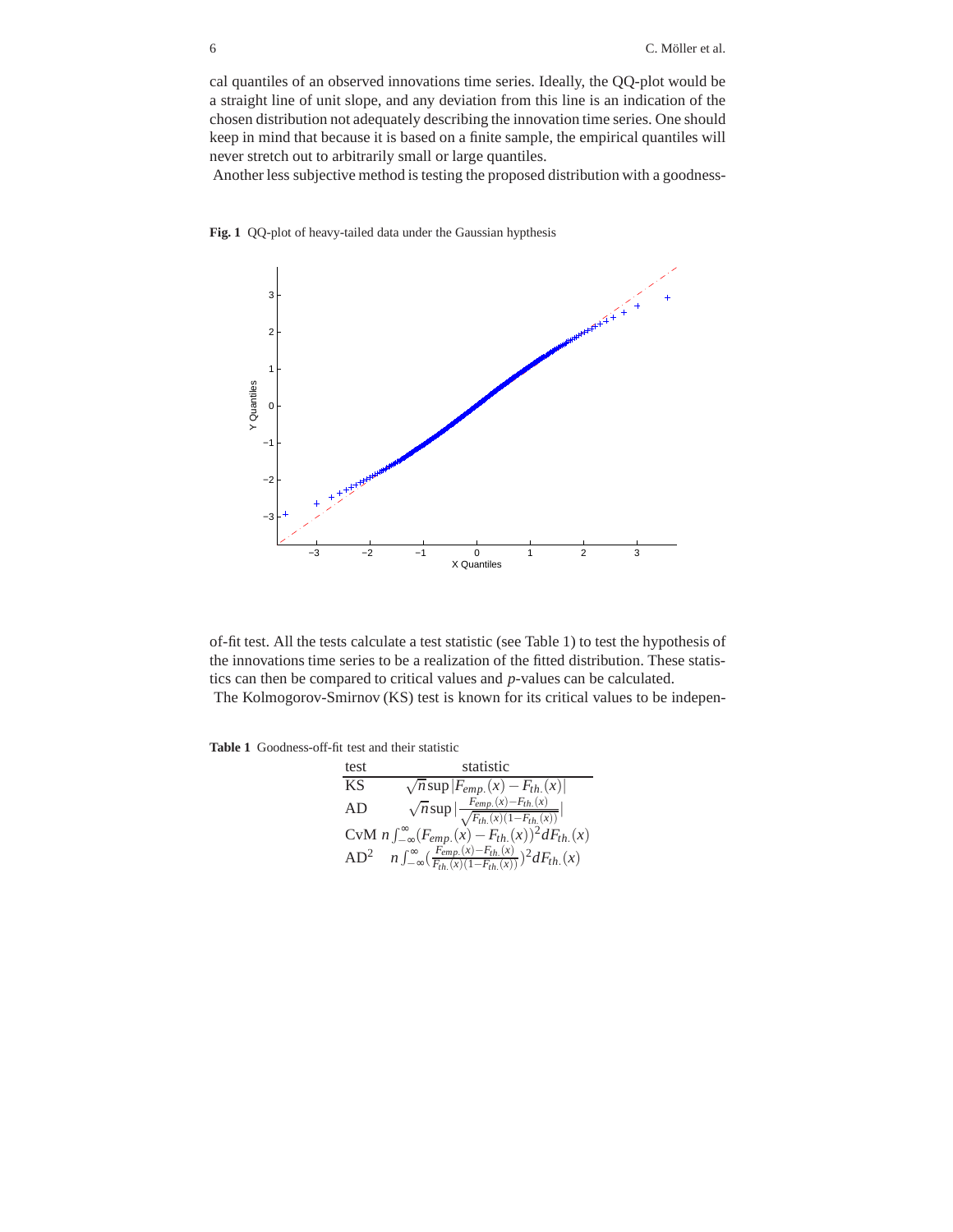dent of the tested distribution. Like the KS-test, the Anderson-Darling (AD) test is based on the supremum of the difference of the theoretical and empirical CDF, however, a weight assigned to each point assigns more weight to the tails of the distribution. In the case of the  $\alpha$ -stable distribution, this feature is obviously of particular importance.

Both the KS-test and AD-test have to be used with caution when testing  $\alpha$ -stable or tempered stable distributions. We illustrate this drawback in the following example. Suppose the underlying distribution is the CTS- $(0.3, 1, 0.5, 0.7, 0)$  shown in Figure 2. There is an almost vertical step in the CDF at the location parameter *m*. Because of the dominance of extreme events, the mean of a sample drawn from a heavy-tailed distribution will only converge slowly to the true mean of zero. Consequently, the steep increase is very likely to be dislocated in the empirical CDF. In combination with the almost vertical increase at the location parameter, this may result in large deviances between the empirical and theoretical CDF and a rejection of the distribution in the KS-test. This argument might even hold true for the AD-test where the weights are minimal at the location parameter. This behavior is particularly undesirable when analyzing innovation distributions where the true mean of zero is known and the location parameter is of minor importance. We therefore suggest a flexibility in adjusting the sample mean before a KS-test or an AD-test.

In contrast to the KS-test and AD-test, the Cramer-von Mises (CvM) test and the



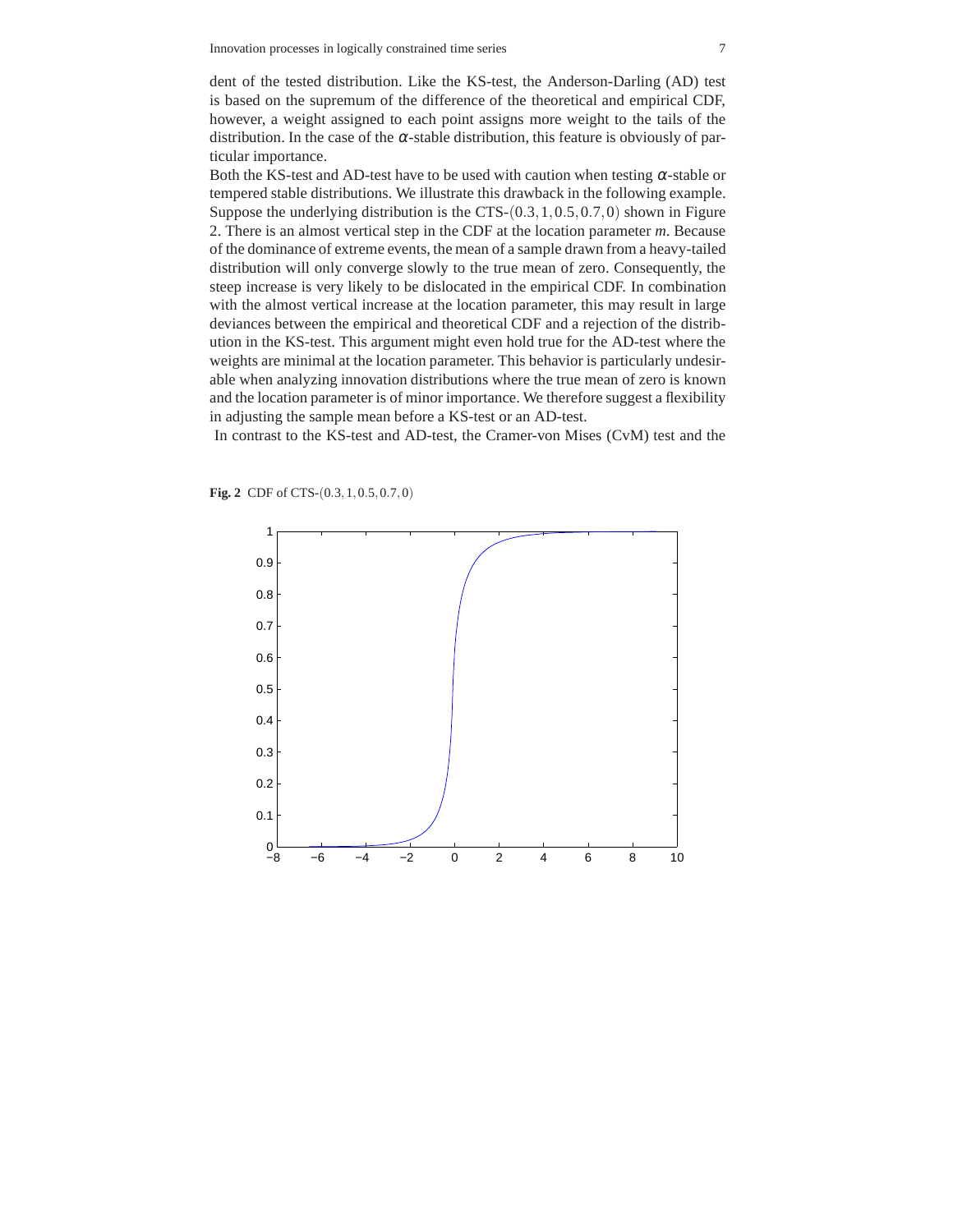AD<sup>2</sup>-test are based on the area between the theoretical and empirical CDF (see Table 1). The main advantage of these statistics is that they incorporate information about the total sample, and, in particular, are insensitive to a slight dislocation of the empirical CDF. The AD<sup>2</sup>-test introduces a weighting scheme that focuses the test on the tails of the distribution. One major disadvantage of the CvM-test,  $AD^2$ -test and AD-test is that critical values are dependent on the analyzed distribution. One feasible method of obtaining critical values in these cases is to use Monte Carlobased simulation based on the estimated parameter set (see Chernobai et al (2007)). Therefore, the tests are not available in common software, and in turn results are less transparent.

## **4 Market setting and data**

Electricity is a special commodity as it is practically not storable. Consequently, in electricity grids supply and demand sides have to be in exact equilibrium at all times, otherwise a blackout will result. This task of active balancing is performed by the transmission system operator (TSO) who activates bids of up- or down-regulating energy to maintain equilibrium. In this context, it is important to distinguish between regulatory energy and balancing energy. Regulatory energy is contracted prior to the actual balancing action by the TSO to allocate the resources to be able to balance the grid. Balancing energy is the energy the TSO will settle with balancing responsible entities (BR) who caused a disturbance after the balancing action. The TSO performs this correction by calling up appropriate regulatory energy bids contracted prior to the actual balancing.

It is technically not feasible to balance disturbances of arbitrary sizes as the blackouts in northeast North America in 2003 or the blackout in central Europe in 2006 demonstrate. So balancing energy demand is constrained around zero; however, no exact boundary can be specified. In general, balancing energy has to compensate all unpredictable supply and demand shocks such as a power plant outage or a football match going into overtime. Such shocks are unknown in advance and not predictable over a time horizon of a day or even more. Within the German electricity market design, balancing energy may however also be used as a substitute for other energy contracts as long as this position is neither obvious nor excessive (see Bundesnetzagentur (2006)). This incentive leads to pronounced patterns and serial dependence (see Nailis and Ritzau (2006) and Möller et al (2009)).

In this paper we concentrate on the governing innovation distribution of balancing energy demand in Germany. To uncover this distribution, we therefore have to filter from the data predictable components. The analytical model used here is described in Möller et al (2009). For the German market two factors are identified. These factors are the gradient of grid load and an arbitrage incentive. Next we restate some of the results.

The gradient effect is modeled by the out of sample average, which in turn can be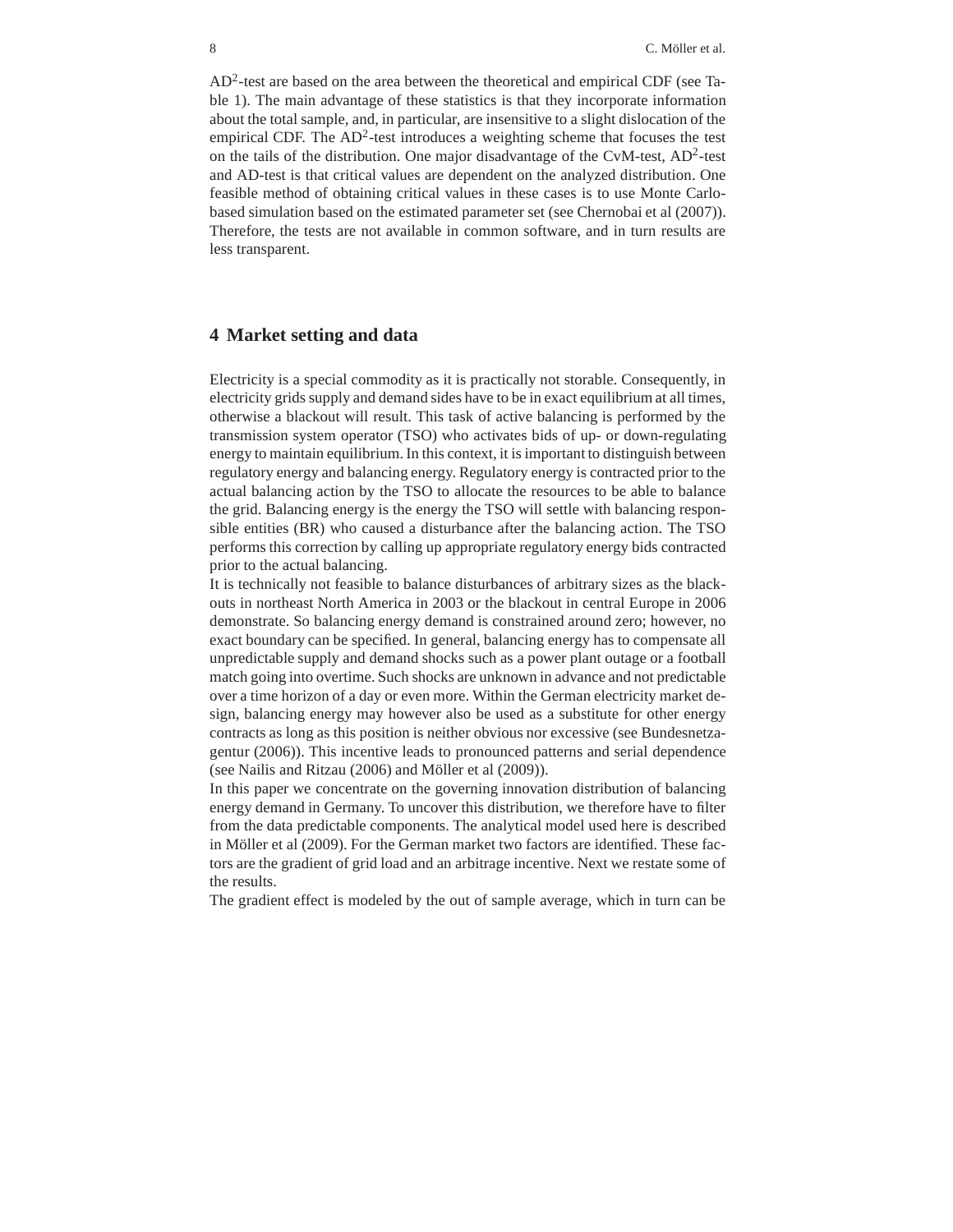modeled by Equation (5) using the load  $(L(t))$  as a factor.

$$
q(\nabla L(t)) = q \cdot (\bar{L}_q(t) - \bar{L}_h(t)), \quad q = 0.42
$$
 (5)

This model describes the quarter hourly pattern with a  $R^2$  of 0.87. The effect is fully attributable to the discrepancy between the step function of load changes imposed by the traded contracts on the day-ahead market, and a rather smoothly changing load in reality. Such effects cannot be observed in most of the other European markets. The settlement periods of the day-ahead market and the balancing energy market are one and the same in these markets (see EU (2005)).

Figure 3 shows the estimated gradients joined to form one daily figure, wherein

**Fig. 3** Comparison of model (light) and data (dark)using 2004 data.



the missing information on the gradient between adjacent hours is estimated by the local average. This figure shows a remarkable resemblance of the typical German load profile, and illustrates the fitness of the model.

As for the second factor, there exist arbitrage incentives  $(I(t), I_{tec}(t))$  to substitute electricity trades on the day-ahead market with strategic positions in the balancing energy market or avoid technical difficulties in plant operation. This incentive is driven by the day-ahead prices exceedence of a common price level and can be modeled as in Equation (6).

$$
h(I(t), I_{\text{rec}}(t)) = a \cdot \left(\frac{2}{1 + b \cdot e^{-c \cdot I(t)}} - 1\right) + I_{\text{rec}}(t) \quad \forall a \in \mathbb{R}b, c \in \mathbb{R}_+ \tag{6}
$$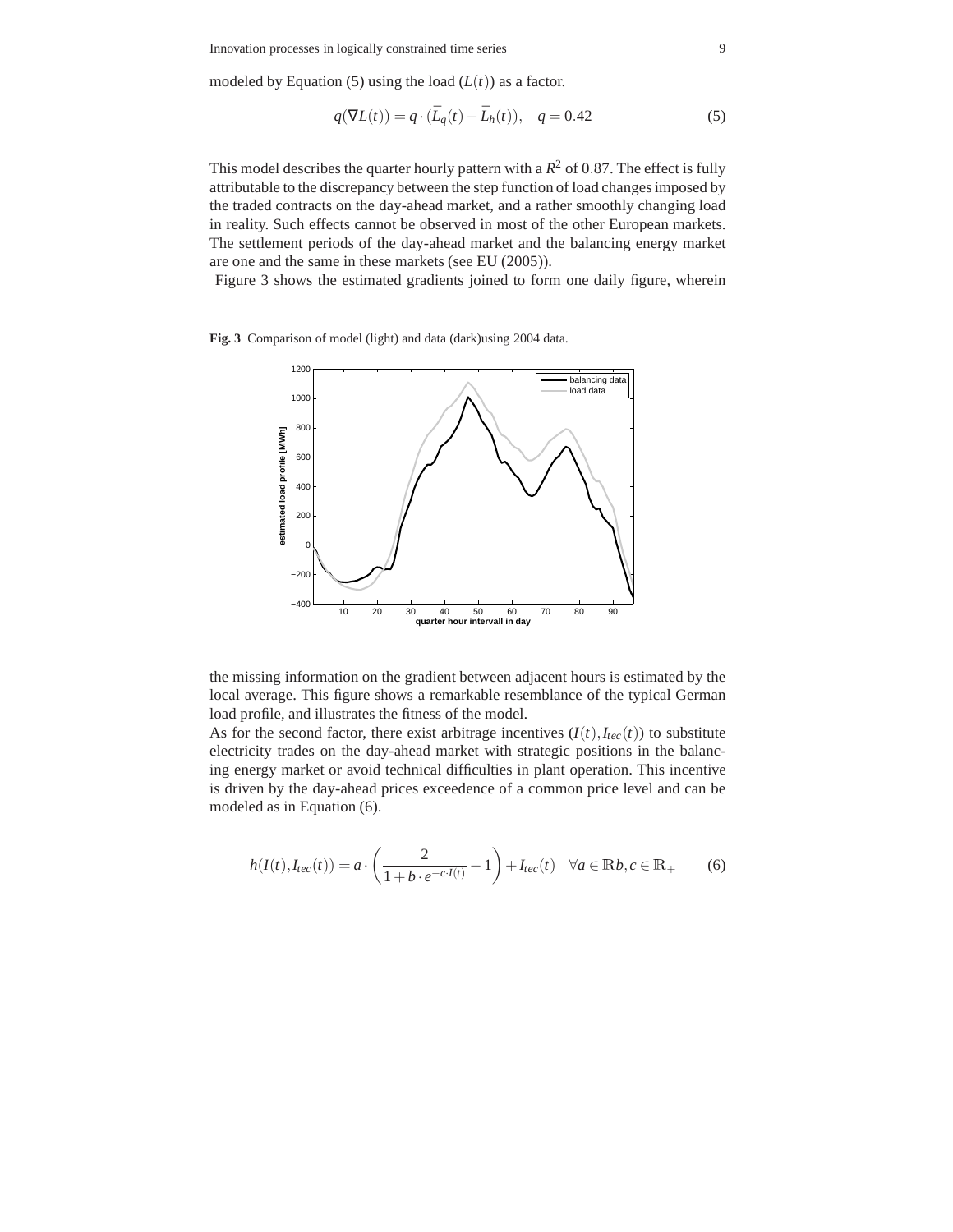Figure 4 shows the fitted model together with the in-sample expectation values con-

**Fig. 4** Factor model prediction and data



ditional on the factor values in different years. The data points represent conditional in-sample expectation values, while the fitted models are fitted to out-of-sample data, yielding the parameter estimates and  $R^2$ -values in Table 2. The model captures the dependence and saturation effects, and is compatible with a functional relation that is constant over time. The sample variance is reduced by 12% and 19% in

|                                 | parameters | $R^2$ factor model              |                                                                                           |  |
|---------------------------------|------------|---------------------------------|-------------------------------------------------------------------------------------------|--|
|                                 |            |                                 | year $  a[MWh]  b[E]  c[ \in ]^{-1}    I(t) \text{ only }  I(t) \text{ and } I_{tec}(t) $ |  |
|                                 |            | 2003 940.045 1.053 0.035 0.6948 | 0.7252                                                                                    |  |
|                                 |            | 2004 901.082 1.113 0.039 0.4448 | 0.6170                                                                                    |  |
|                                 |            | 2005 918.633 1.089 0.039 0.6069 | 0.7518                                                                                    |  |
| 2006 902.485 1.072 0.038 0.8424 |            |                                 | 0.8499                                                                                    |  |
| 2007 928.798 1.081 0.037 0.7571 |            |                                 | 0.7998                                                                                    |  |
| 2008 884.110 1.068 0.043 0.6530 |            |                                 | 0.7025                                                                                    |  |

**Table 2** Parameters and  $R^2$  fitting to out of sample data

the case of the gradient effect and the arbitrage incentive, respectively. This clearly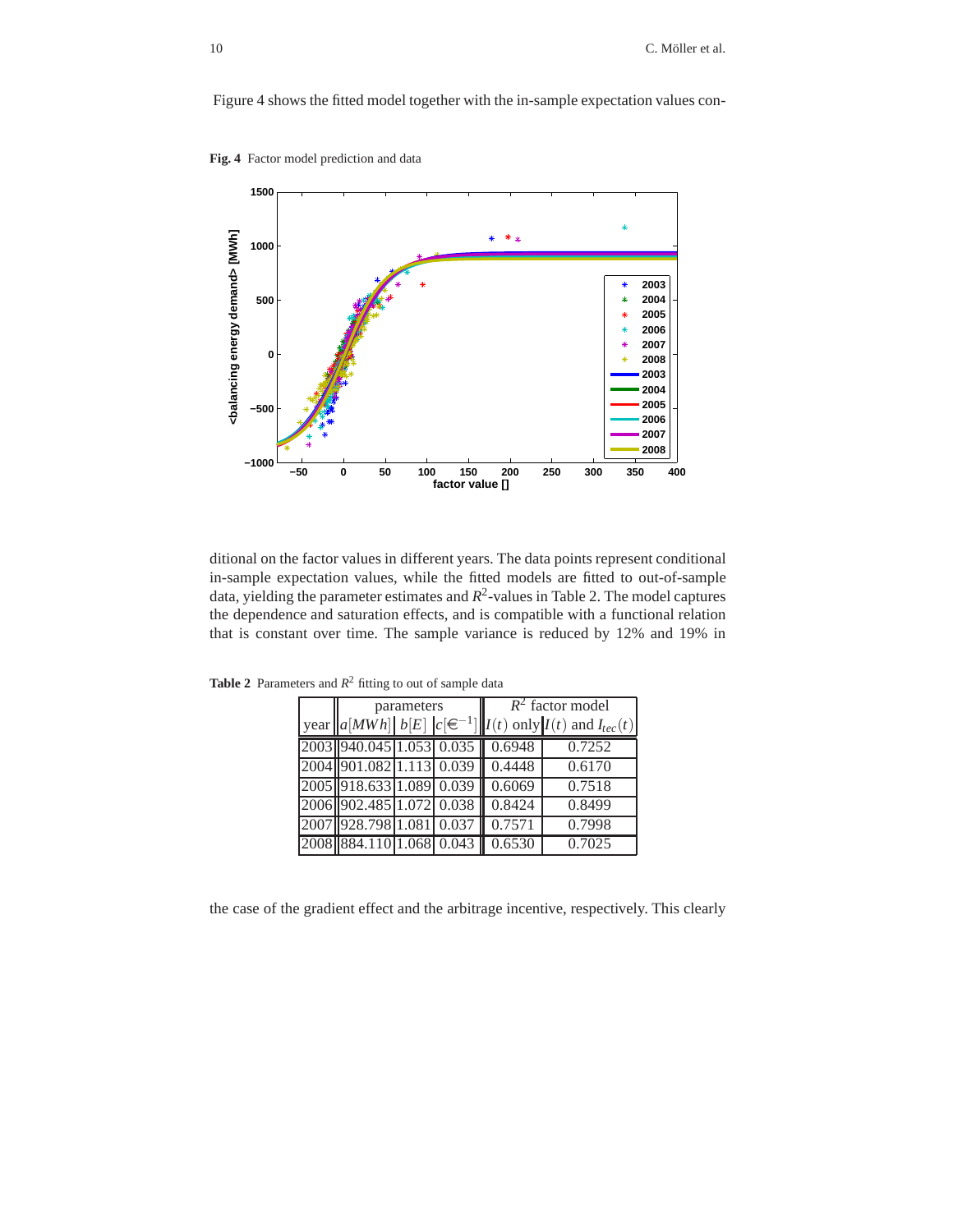demonstrates the existence of non-random predictable components in the balancing energy demand data.

The raw data are obtained from the publications of balancing energy demand the four German TSOs from January 2003 to December 2008. Namely the four sources are RWE RWE Transportnetz Strom (2009), E.on e.on Netz (2009), EnBW EnBW Transportnetze (2009), and Vattenfall Vattenfall Europe Transmission (2009). These data from four sub-zones are combined to obtain one hypothetical German zone to account for interzonal balancing effects and provide a better correspondence to the single German day-ahead market EEX.

## **5 SARIMA model of balancing energy demand**

Here we focus on the analysis of the residual time series after subtracting the effects described by the analytical model given by Equations (5) and (6). Before trying to adapt a linear time series model to the residuals, the data need to be checked for stationarity. We apply an augmented Dickey-Fuller unit root test. The null hypothesis of a unit root is rejected at a significance level below  $\alpha = 0.001$  even when including the first 168 lags for the regression.

This finding is supported also by a consideration of the physical boundary conditions of the underlying data. Balancing energy demand is fulfilled by the grid operator to ensure grid balance. This energy has to be delivered physically by power stations, and so the installed capacity imposes a hard boundary. This boundary can, however, never be reached, as the response time and response capacity of power stations impose an even tighter boundary. Due to their design, powers stations cannot run on an arbitrary fraction of their designed capacity, but instead have to be operated within a certain bandwidth. Additionally, a complex system such as a power station has a considerable amount of inertia, and cannot instantaneously adapt to changes in operation. When looking at the total generation stock, although these facts do not translate into a hard boundary, the true limits will depend on the exact condition and history of all individual facilities connected to the grid. Nonetheless a limit to fluctuations the grid operator can manage always exists. So it is physically impossible for the balancing energy demand to grow to very large positive values or fall to very small negative values, but balancing energy will always be within a bandwidth around zero. Mathematically, this argument relates to a stationary time series, and the absence of unit roots. We can therefore model the data without the need of further differencing.

As a first step, an inspection of the SACF and SPACF of the residuals in Figure 5 shows the presence of SARIMA effects in the data. The autocorrelation decays off with increasing lag. Additionally, this decay is disturbed at multiples of 24, indicating a seasonality of 24. This picture is supported by the partial autocorrelation function displaying a drop at lag one and 24, together with a decaying negative partial autocorrelation at lags following multiples of 24. Moreover, the SPACF indicates another step at lag three. We therefore choose  $SARIMA(1,0,0) \times (1,0,1)_{24}$  and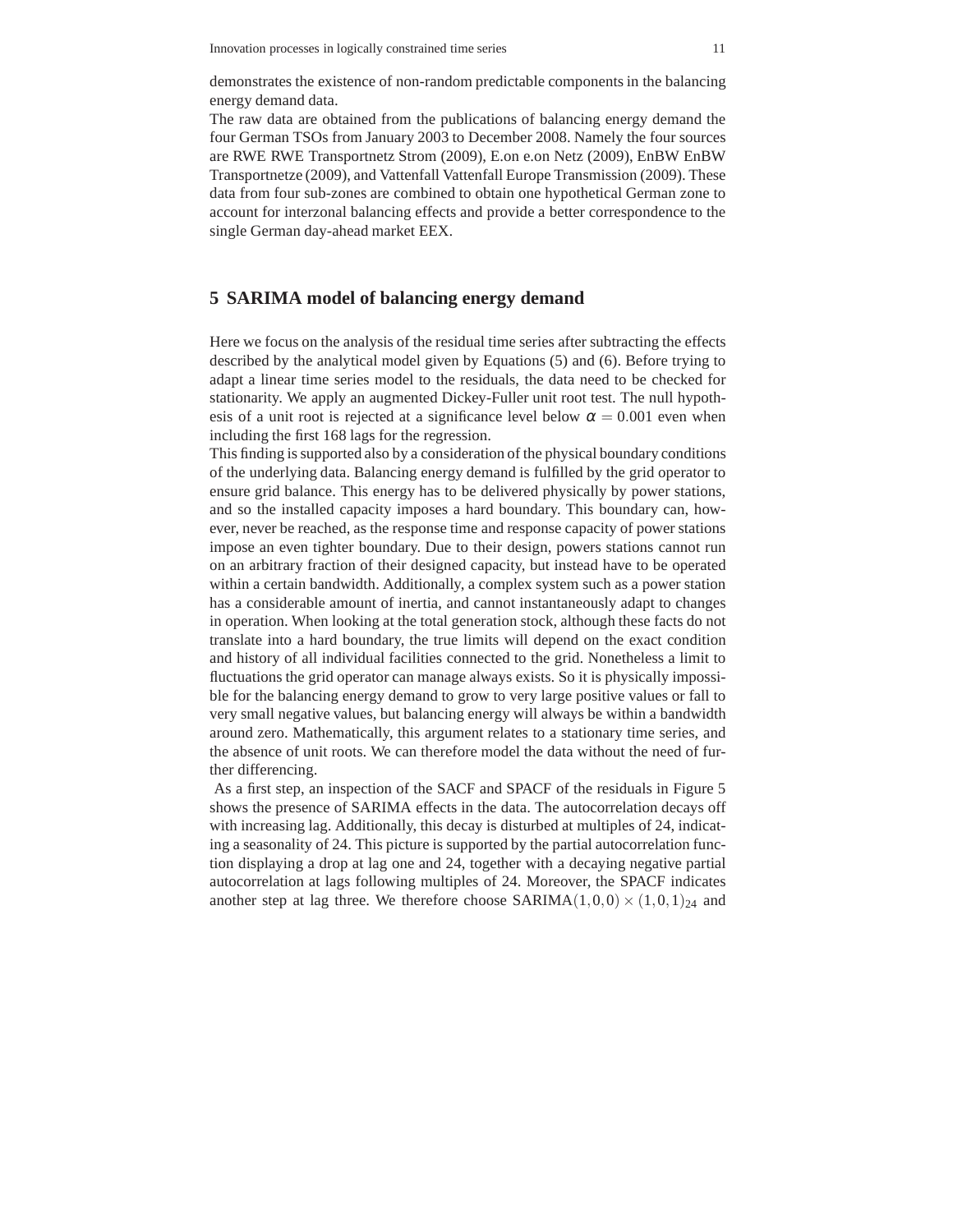



SARIMA(3,0,0)  $\times$  (1,0,1)<sub>24</sub> as candidates for the model. Additional to the classical model with Gaussian innovations we include models with *t*-distributed innovations as representatives of heavy-tailed innovations in the analysis. This approach is suggested by Zumbach (2006) as a compromise between a heavy-tailed innovation distribution and robust parameter estimates for the SARIMA-model. Table 3 holds the AIC and BIC values of different specifications, including both Gaussian and *t*-distributed innovations. We choose the SARIMA $(1,0,0) \times (1,0,1)_{24}$  model with *t*-distributed innovations for two reasons. First, the AIC and BIC values indicate a preference of *t*-distributed innovations over the Gaussian case. Second, the *ar*<sup>3</sup> coefficient is small and, as we will discuss below, coefficients at low lags are of minor practical relevance. Note that the *t*-distributed innovations demonstrate the necessity of a heavy-tailed noise term in the model. This will be further investigated in Section 6.

We conclude this section with an analysis of the consistency of the model over time and a test of its forecasts. Table 4 reports the parameter estimates of the model based

|                  | <b>SARIMA</b>       |           |                                                             |           |  |  |  |  |
|------------------|---------------------|-----------|-------------------------------------------------------------|-----------|--|--|--|--|
|                  |                     |           | $(1,0,0) \times (1,0,1)_{24}$ $(3,0,0) \times (1,0,1)_{24}$ |           |  |  |  |  |
|                  | Gaussian            | t(v)      | Gaussian                                                    | t(v)      |  |  |  |  |
| $ar_1$           | 0.8185              | 0.8238    | 0.7974                                                      | 0.8036    |  |  |  |  |
| $ar_3$           |                     |           | 0.0084                                                      | 0.0079    |  |  |  |  |
| $ar_{24}$        | $\overline{0.9572}$ | 0.9571    | 0.9419                                                      | 0.9427    |  |  |  |  |
| ma <sub>24</sub> | $-0.8502$           | $-0.8529$ | $-0.8291$                                                   | $-0.8328$ |  |  |  |  |
| $\sigma$         | 341.9658            | 341.9410  | 341.7744                                                    | 342.0834  |  |  |  |  |
| $\mathcal V$     |                     | 9.1080    |                                                             | 9.1396    |  |  |  |  |
| AIC              | 763,170             | 762,080   | 763,060                                                     | 761,970   |  |  |  |  |
|                  | 763,200             | 762,110   | 763,090                                                     | 762,000   |  |  |  |  |

**Table 3** Parameter estimates of SARIMA model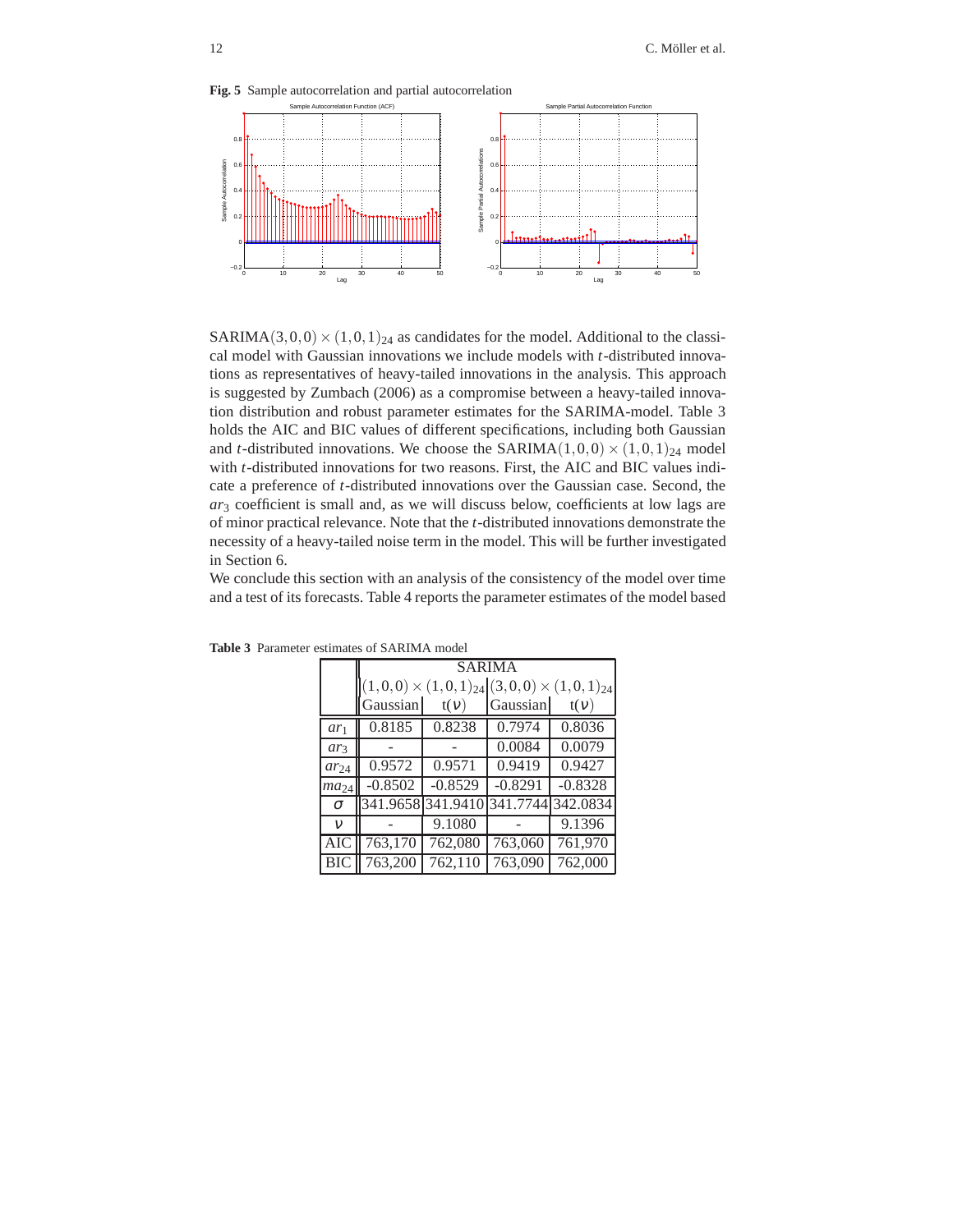on yearly sub-samples. The parameter estimates are very consistent with the overall model. We therefore decided to test the forecasts of the overall model rather than the individual yearly models.

The information on balancing energy demand is not continuously revealed to the

| parameter | a <sub>1</sub> | $a_{24}$ | $b_{24}$ |                                               |  |
|-----------|----------------|----------|----------|-----------------------------------------------|--|
| total     |                |          |          | $[0.8238]0.9571] - 0.8529] 341.9410] 9.1080$  |  |
| 2003      |                |          |          | $[0.8522] 0.9307 - 0.7973] 341.9410] 9.4983$  |  |
| 2004      |                |          |          | 0.7860 0.9421 - 0.8184 328.8776 12.3724       |  |
| 2005      |                |          |          | 0.7810 0.9359 - 0.8248 325.6431 10.7623       |  |
| 2006      |                |          |          | $[0.8092]0.9455]$ -0.8397 336.8019 9.0538     |  |
| 2007      |                |          |          | 0.8067 0.9586 - 0.8620 329.9785 10.1529       |  |
| 2008      |                |          |          | $[0.7861] 0.9515] - 0.8541] 341.9410] 9.2676$ |  |

**Table 4** Parameter estimates of SARIMA model

market, but rather published only once a month, including the data for the preceding month. So the data for May will be available by July. We therefore do not test the one-time step forecast, as this has no practical implication in this market. Instead, we test a forecast adapted to the information revealed to the market. As a result, forecasting is performed once a month based on the information lagged one month (i.e. the forecast horizon is 720 to 1,440 lags). Because one of the TSOs also publishes the balancing demand data in its zone with a time delay of only three days, we also test the implications of the model on this time horizon (i.e. a forecast horizon of 72 to 96 lags). In both cases that we test, the sample variance is reduced by subtracting the conditional expectation. When using the monthly forecast, the variance is reduced by 3.69%; applying a three-day forecast horizon results in a 11.22% reduction.

This additional variance reduction as compared to the analytical model in Section 4 can be decomposed into two components. For the first component there exist comparatively short-lived patterns in the data. These patterns can be understood as a linear correction term for the analytical model. The second component captures a non-zero conditional mean of the time series. Neither the gradient effect nor the arbitrage incentive described in Section 4 can explain a non-zero expectation value of the balancing energy demand over extended periods of time. Both effects will average to zero over a few cycles of their respective seasonality. However when looking at the average forecast of the SARIMA-model in Table 5, it is evident the SARIMA forecast does not average to zero over a few cycles. Furthermore, it is argued in Möller et al (2009) that this non-zero mean over extended periods of time is sufficient to influence the electricity price on the day-ahead market. Other studies of market power abuse in Germany identify the same periods as periods of abuse, which show highly negative mean SARIMA forecasts (i.e., artificial demand) in their analysis (see EU (2007), von Hirschhausen et al (2007) and Schwarz and Lang (2006)).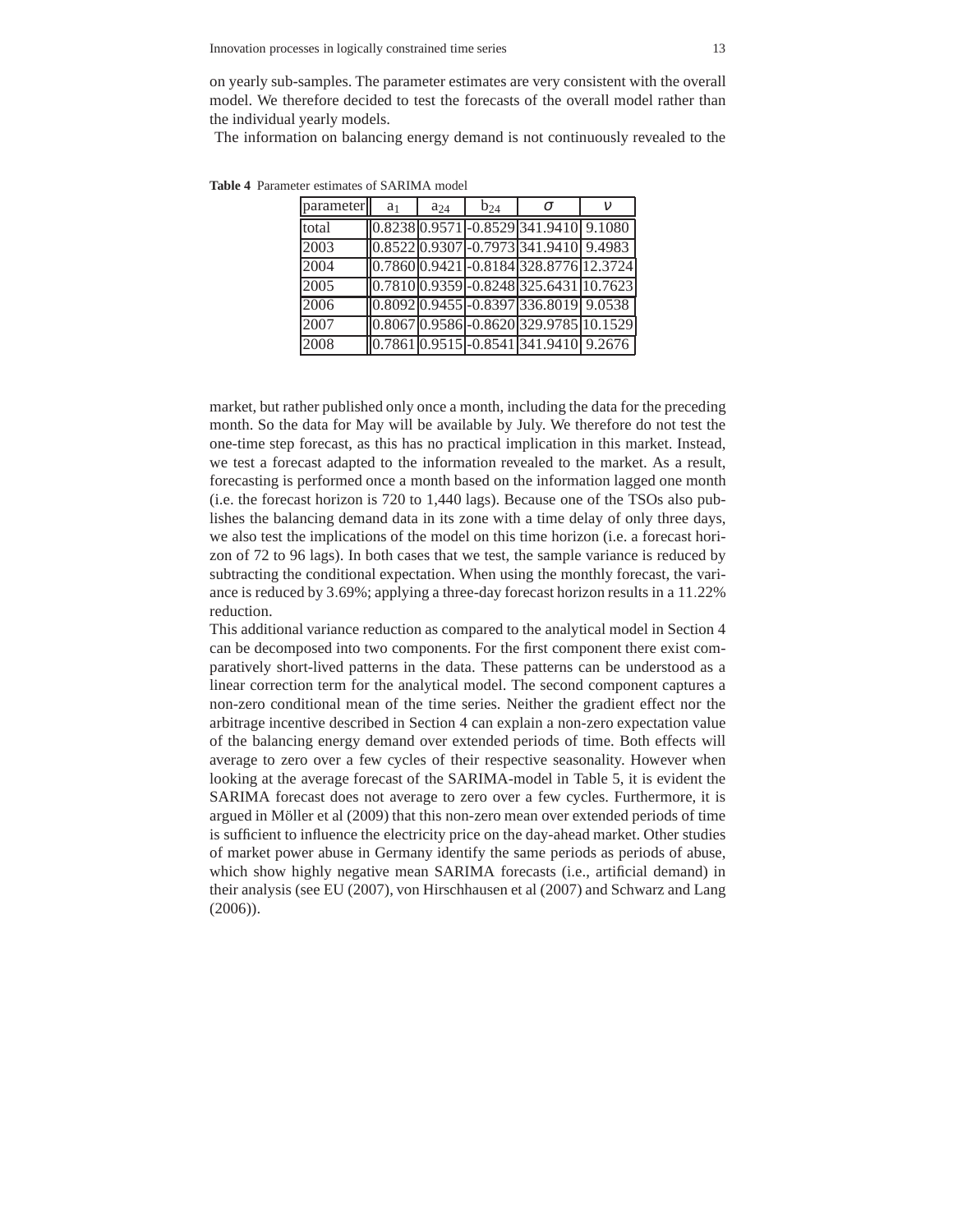**Table 5** Average prediction of SARIMA model

|                                                                          | average prediction |      |      |      |      |      |  |
|--------------------------------------------------------------------------|--------------------|------|------|------|------|------|--|
| horizon                                                                  | 2003               | 2004 | 2005 | 2006 | 2007 | 2008 |  |
| one month -198.9537 - 179.9403 - 110.6992 21.8594 - 118.4479 - 52.1579   |                    |      |      |      |      |      |  |
| three days -372.3728 - 307.2270 - 214.6126 18.6222 - 217.6485 - 190.4806 |                    |      |      |      |      |      |  |

# **6 Innovation distribution**

The parameter estimation of the SARIMA-model used in Section 5 is based on a *t*distributed innovation process. Models with Gaussian innovations were disregarded based on AIC and BIC values reported in Section 5. In this section, we will further investigate the heavy-tailed innovation process.

The innovations process is of particular importance in the balancing energy market as it governs the risk involved with balancing the grid. In general, TSOs have to allocate sufficient regulatory power to be able to maintain grid operation and avoid a blackout. The capacity that is considered sufficient is usually defined by a threshold probability for a blackout (i.e., the probability of fluctuations exceeding the allocated capacity). So the more precise the quantiles of the innovations distributions are known, the more efficiently resources may be allocated.

The first step of the investigation is the QQ-plot of the innovations time series and the fitted *t*-distribution in Figure 6. From this figure it can be seen that the *t*-distribution does not adequately capture the risk in the tails of the empirical distribution because the QQ-plot deviates from the diagonal.

Due to the conceptual advantage of modeling the data with a distribution in the proximity of the GCLT as discussed in Section 3, we test both the  $\alpha$ -stable and the CTS-distribution as a more adequate model for the innovations time series. Both distributions are estimated by the Fourier inversion formula and their characteristic functions given by Equations (3) and (4). This inversion is, in turn, numerically estimated by the fast Fourier transform (FFT) method. A more detailed description of the method is given in Nolan (1997) and Kim et al (2009). Table 6 shows the estimated parameter sets. As can be seen in Figure 7, the heavy-tailed distribution captures the likelihood of extreme events more accurately than the *t*-distribution.

| distribution     | parameters                   |                                                                        |                 |                   |                            |  |  |
|------------------|------------------------------|------------------------------------------------------------------------|-----------------|-------------------|----------------------------|--|--|
| $\alpha$ -stable | $\alpha$<br>0.0048<br>0.6711 |                                                                        | и<br>$0$ -fixed |                   |                            |  |  |
| <b>CTS</b>       | $\alpha$<br>1.9122           | $-\lambda^{\overline{\alpha-2}}$<br>$\alpha - 2$<br>$\Gamma(2-\alpha)$ |                 | $\mathcal{N}_{-}$ | m<br>1.4856 1.5168 0-fixed |  |  |

**Table 6** Estimated parameters of heavy-tailed distributions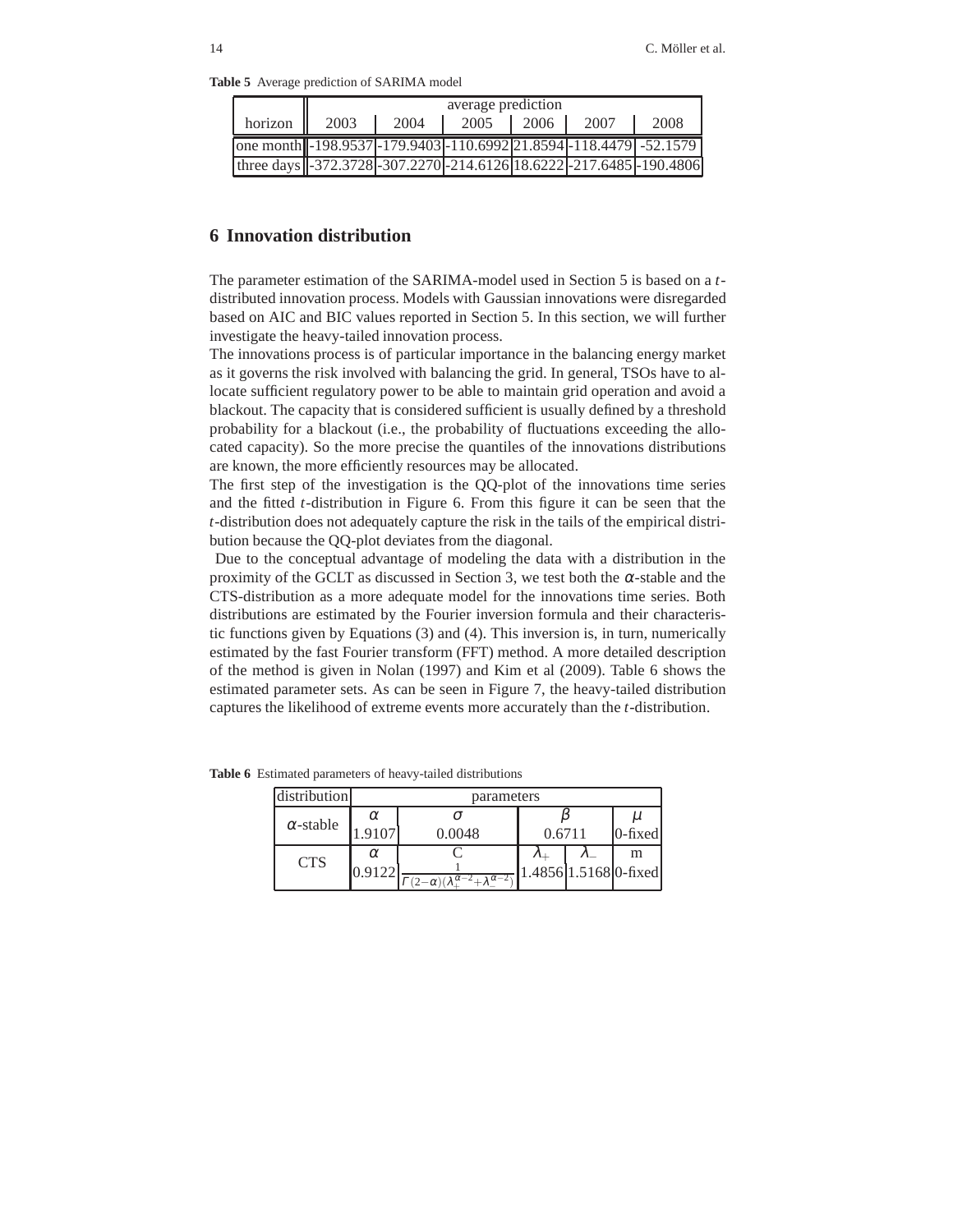



**Fig. 7** QQ-plot CTS-distribution

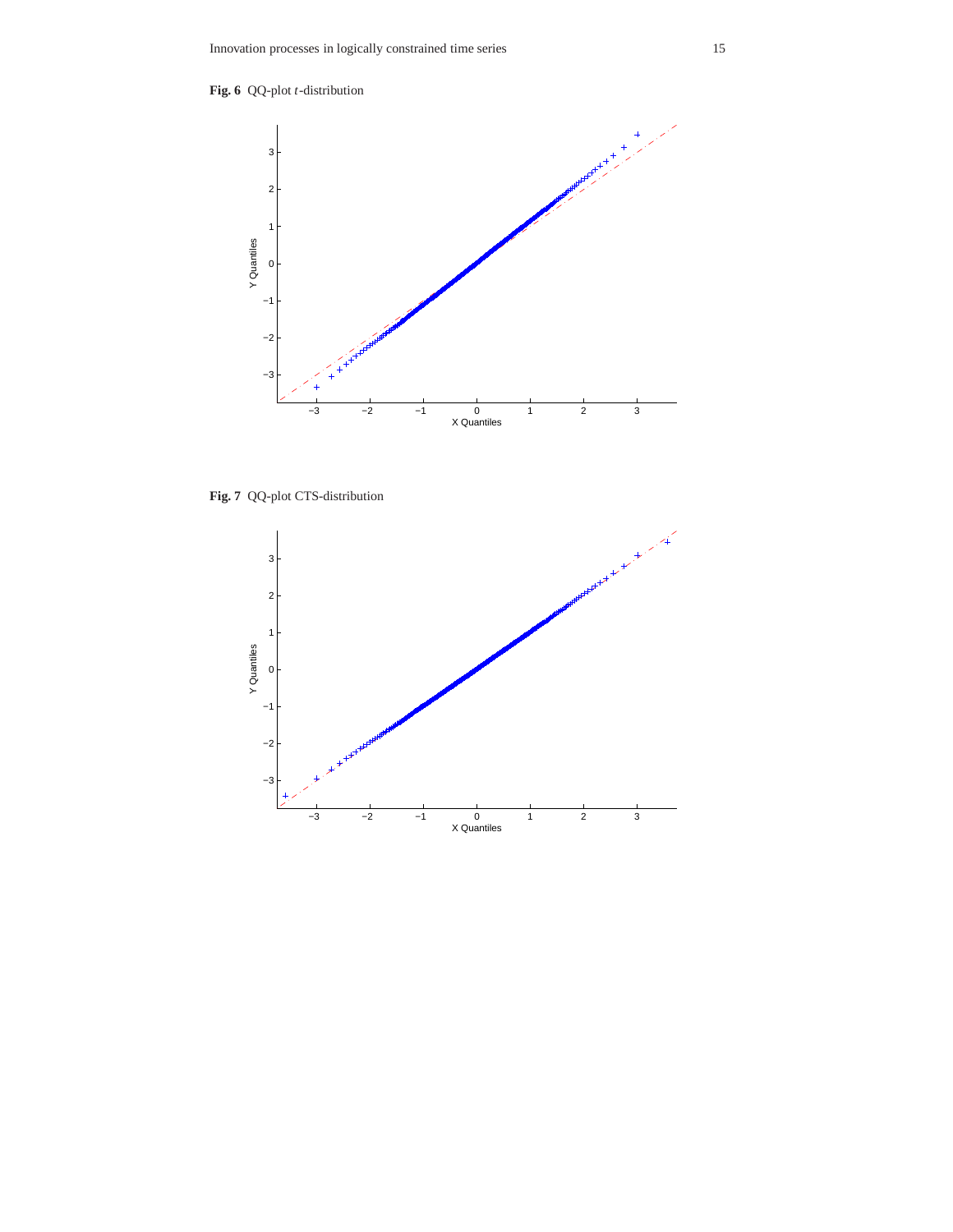In the next step, all three distributions are compared using the goodness-of-fit tests mentioned in Section 3. The results are summarized in Table 7.

The *p*-values of the KS-test clearly indicate that the CTS-distribution describes the

|                   | distribution      |                       |                     |                                |                       |        |  |
|-------------------|-------------------|-----------------------|---------------------|--------------------------------|-----------------------|--------|--|
|                   |                   |                       |                     | $\alpha$ -stable               | <b>CTS</b>            |        |  |
| test              | statistic         | $p$ -value            | statistic           | $p$ -value                     | statistic $ p$ -value |        |  |
| <b>KS</b>         | 0.0331            | $1.37 \cdot 10^{-50}$ |                     | $0.0156$ $1.75 \cdot 10^{-11}$ | 0.0082                | 0.0016 |  |
| AD                | 0.0883            |                       | $\overline{0.0333}$ |                                | 0.0170                |        |  |
| $\overline{KS^*}$ | 0.0316            | $5.73 \cdot 10^{-46}$ | 0.0134              | $1.40 \cdot 10^{-8}$           | 0.0059                | 0.0538 |  |
| $AD^*$            | 0.0854            |                       | 0.0316              |                                | 0.0126                |        |  |
| $CvM^*$           | 23.4809           |                       | 2.2939              |                                | 0.5144                |        |  |
|                   | $AD^2$ + 625.3888 |                       | 685.0225            |                                | 611.5575              |        |  |

**Table 7** Goodness-of-fit statistics and *p*-values

innovations best, as its *p*-value is 49 and 9 orders of magnitude greater than the *p*value of *t*-distribution and <sup>α</sup>-stable distribution, respectively. However the *p*-value of the CTS-distribution is still low. As discussed in Section 3, the KS-test is responsive to small fluctuations in the location parameter, while such fluctuations are to be expected with heavy-tailed distributions. Also, the SARIMA model implies a location parameter of zero for the innovation process, so we do not need to focus on the location parameter. We therefore correct the mean of the innovations time series for such fluctuations within the 95% confidence bounds. The corresponding statistics are identified by an asterisk (∗ ). Again the CTS-distribution provides the best description of the data. Furthermore, the CTS-distribution is acceptable at a 5% significance level. The other statistics reported provide further support for selecting the CTS-distribution over both the *t*-distribution and the  $\alpha$ -stable distribution.

# **7 Conclusion**

The wide application of linear time series models in finance has made the shortcomings of inadequate innovation processes and correlation structures evident. Tempered stable distributions have been proposed and tested on financial time series data to overcome these problems.

The tempered stable distribution is an expansion of the  $\alpha$ -stable distribution. It combines heavy-tailed innovations over multiple timescales with finite higher moments. These properties make tempered stable distributions an excellent choice for modeling phenomena dependant on extreme events, which are at the same time bounded by other considerations.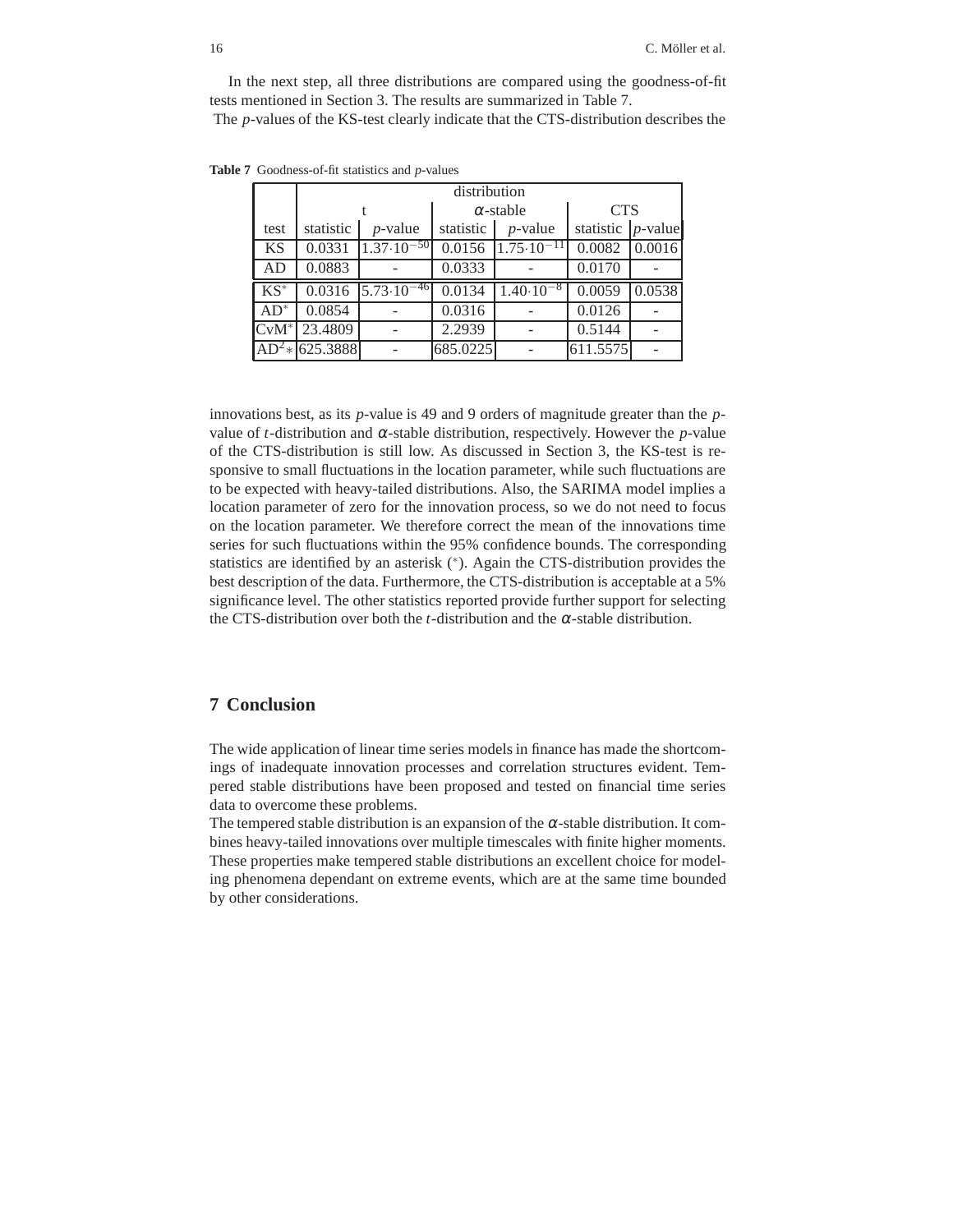In this paper, we apply the classical tempered stable model to German balancing energy demand data and demonstrate its fitness. The CTS-distribution describes the risk of unpredictable events in the electricity grid, while at the same time capturing physical boundary conditions in the model. In the balancing energy market, these advantages can be used to allocate the resource capacity more efficiently, and thereby reduce grid tariffs.

Additionally, the SARMIA model is able to separate predictable balancing energy demand from unpredictable shocks. In general, the predictable fraction of balancing energy demand can be satisfied by a wider and technically less demanding range of providers. The German market design includes the option to trade this predictable fraction in strategic positions on the balancing market, while the reserve capacity for the unpredictable shocks is traded on the market for regulatory energy. A further development of strategic positions in the balancing energy market could therefore increase the competitiveness of the capacity reserve market. In view of the planned increase of highly fluctuating regenerative power in the German system, this advantage will become even more pronounced in the future.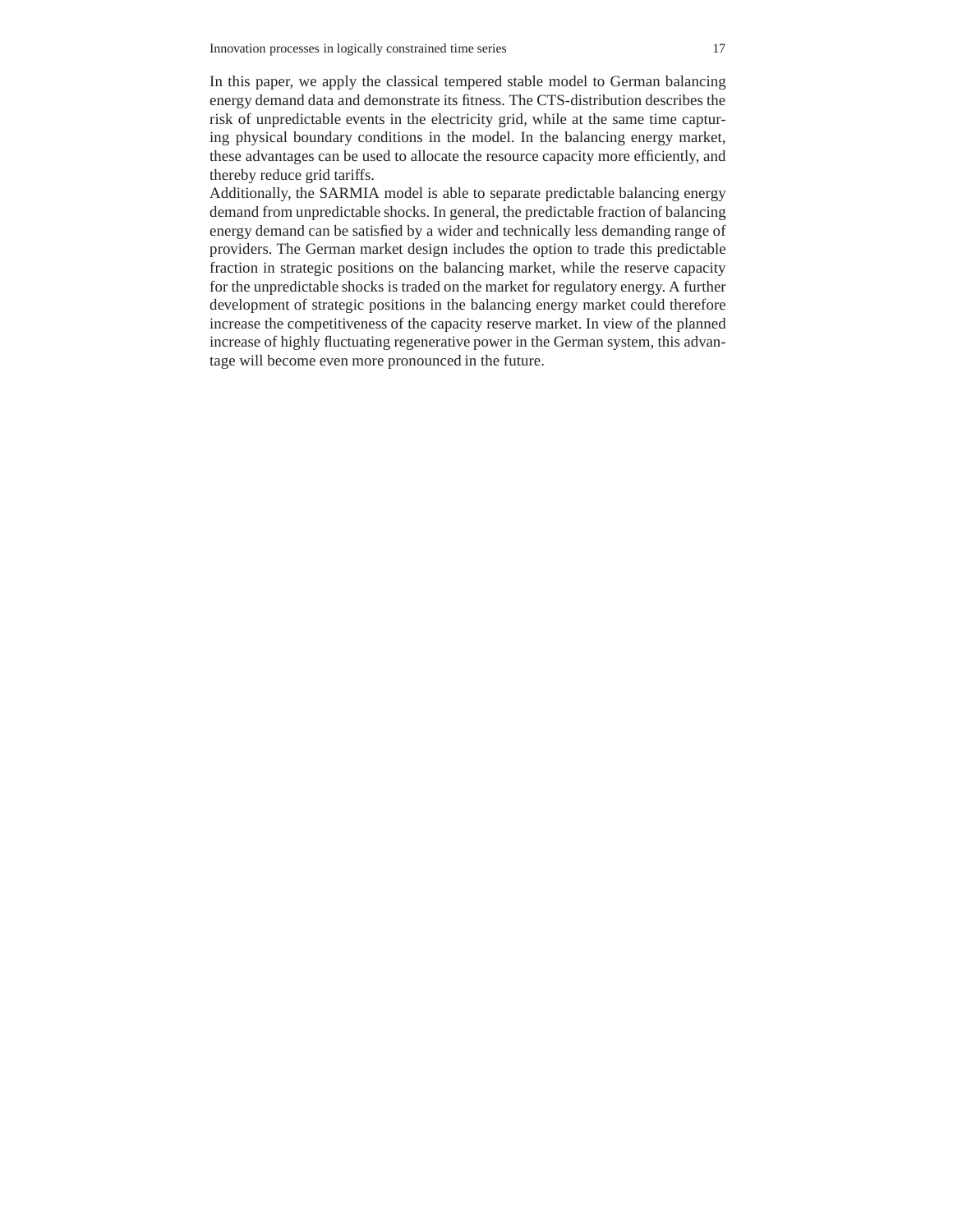### **References**

- Box G, Jenkins G (1970) Time Series Analysis: Forecasting and Control. Holden-Day, San Francisco
- Boyarchenko SI, Levendorskii SZ (2000) Option pricing for truncated Lévy processes. International Journal of Theoretical and Applied Finance 3:549–552
- Bundesnetzagentur (2006) Bilanzkreisvertrag über die Führung eines Bilanzkreises. http://www.bundesnetzagentur.de
- Carr P, Geman H, Madan D, Yor M (2002) The fine structure of asset returns: An empirical investigation. Journal of Business 75(2):305–332
- Chernobai A, Rachev S, Fabozzi F (2007) Operational Risk. The Frank J. Fabozzi Series, Wiley Finance, Hoboken, New Jersey
- Dickey D, Fuller W (1979) Distribution of the estimators for autoregressive time series with a unit root. Journal of the American Statistical Association 74(366):427– 431
- EnBW Transportnetze (2009) Bilanzkreisabrechnung: Verfahren und Preise. https://www.regelleistung.net
- eon Netz (2009) Bilanzkreisabweichung. https://www.regelleistung.net
- EU (2005) Technical Annexes to the Report from the Commission on the Implementation of the Gas and Electricity Internal Market COM(2004)863 final. Commission staff working document, Commission of the European Communities
- EU (2007) Structure and Performance of Six European Wholesale Electricity Markets in 2003, 2004 and 2005. European commission dg competition report, London Economics and Global Energy Decisions
- von Hirschhausen, Weigt, Zachmann (2007) Preisbildung und Marktmacht auf den Elektrizitätsmärkten in Deutschland. Expert opinion(VIK), Universität Dresden EE2
- Kim YS, Rachev ST, Bianchi ML, Fabozzi FJ (2008) Financial market models with Lévy processes and time-varying volatility. Journal of Banking and Finance 32:1363–1378
- Kim YS, Rachev ST, Bianchi ML, Fabozzi FJ (2009) Computing var and avar in infinitely divisible distributions, technical report, Chair of Econometrics, Statistics and Mathematical Finance School of Economics and Business Engineering University of Karlsruhe (http://www.statistik.unikarlsruhe.de/download/AVaR ID KRBF 03-25.pdf)
- Koponen I (1995) Analytic approach to the problem of convergence of truncated Lévy flights towards the gaussian stochastic process. Physical Review  $E$  52:1197– 1199
- Menn C, Rachev ST (2008) Smoothly truncated stable distributions, GARCHmodels, and option pricing. Mathematical Methods in Operation Research To appear
- Menn C, Rachev ST, Fabozzi FJ (2005) Fat-Tailed and Skewed Asset Return Distributions: Implications for Risk Management, Portfolio selection, and Option Pricing. John Wiley & Sons